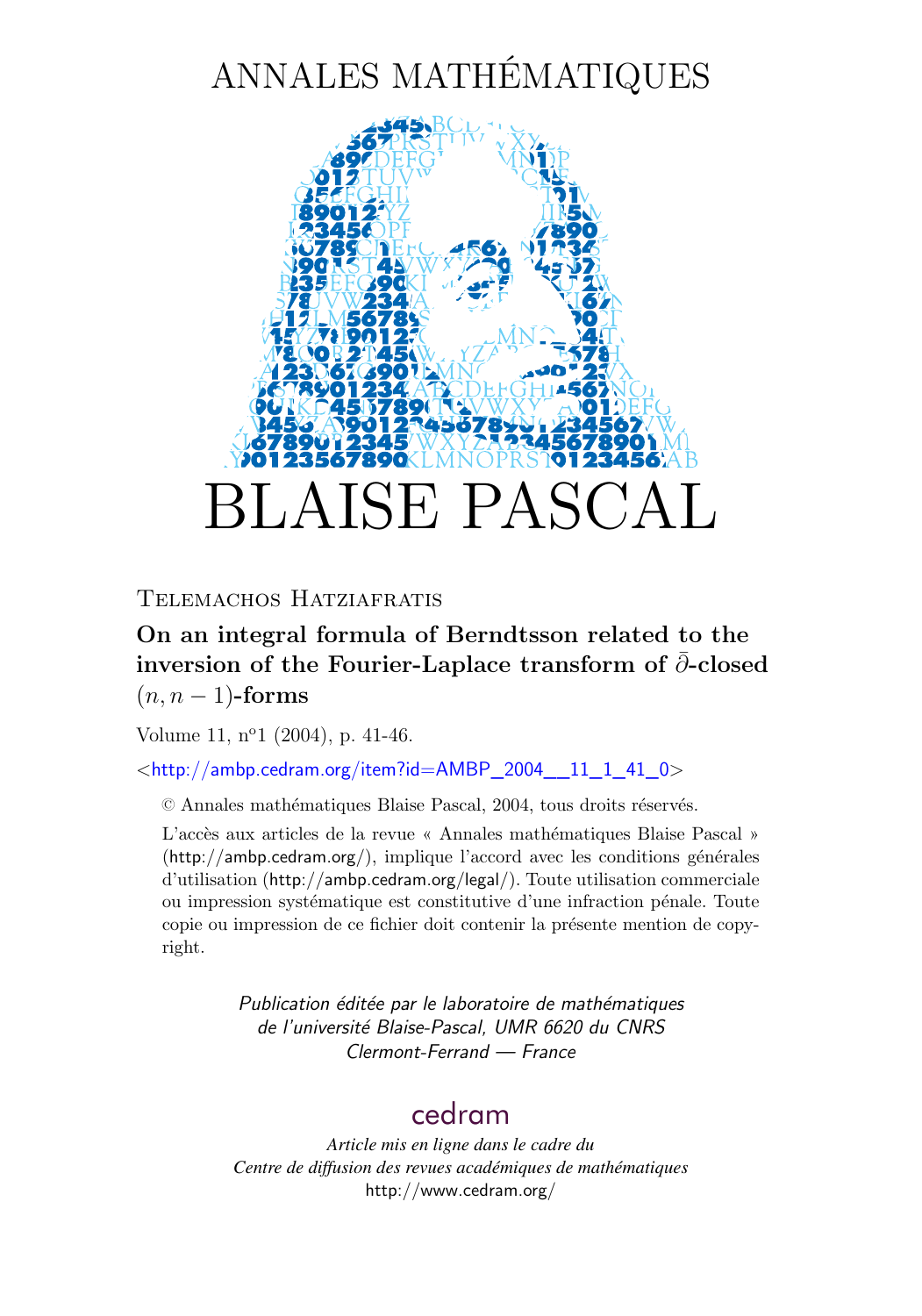<span id="page-1-0"></span>Annales Mathematiques Blaise Pascal **11**, 41[-46](#page-6-0) (2004)

## **On an integral formula of Berndtsson related to the inversion of the Fourier-Laplace transform of**  $\partial$ -closed  $(n, n-1)$ -forms

Telemachos Hatziafratis

#### **Abstract**

We give a proof of an integral formula of Berndtsson which is related to the inversion of Fourier-Laplace transforms of  $\partial$ -closed  $(n, n-1)$ -forms in the complement of a compact convex set in  $\mathbb{C}^n$ .

### **1 Introduction**

Let K be a compact and convex subset of  $\mathbb{C}^n$  and  $F(\zeta)$  an entire analytic function of the following exponential type: For every  $\delta > 0$  there exists a constant  $C_{\delta} > 0$  so that

$$
|F(\zeta)| \le C_{\delta} \exp\left(H_K(\zeta) + \delta|\zeta|\right) \quad (\zeta \in \mathbb{C}^n),\tag{1.1}
$$

where  $H_K(\zeta) = \sup\{\text{Re}\langle z,\zeta\rangle : z \in K\}$  and  $\langle z,\zeta\rangle = \sum_{j=1}^n z_j \zeta_j$ . One way to produce functions  $F(\zeta)$ , which satisfy (1.1), is to take a  $\bar{\partial}$ -closed  $(n, n-1)$ form  $\theta(z)$  in  $\mathbb{C}^n - K$  and consider its Fourier-Laplace transform  $F_{\theta}(\zeta)$  defined by the integral

$$
F_{\theta}(\zeta) = \int_{z \in S} e^{\langle z, \zeta \rangle} \theta(z),
$$

where S is a smooth  $(2n - 1)$ -dimensional surface surrounding K. Then it is easy to see that  $F_{\theta}$  does not depend on the choice of S and that it satisfies (1.1).

In [\[2\]](#page-6-0), we showed that, conversely, any entire function  $F(\zeta)$ , which satisfies (1.1), is  $F_{\theta}(\zeta)$  for some  $\theta \in Z_{\bar{\partial}}^{(n,n-1)}(\mathbb{C}^n - K)$ . (Notation:  $Z_{\bar{\partial}}^{(n,n-1)}$  denotes sets of  $\partial$ -closed  $(n, n - 1)$ -forms.) The proof uses an integral of Berndtsson, which is defined as follows:

$$
\theta_F^{\rho}(z) = a_n \left( \int_{t=0}^{\infty} t^{n-1} e^{-t \langle z, \partial \rho / \partial z \rangle} F(t \partial \rho / \partial z) dt \right) \partial \rho(z) \wedge [\bar{\partial} \partial \rho(z)]^{n-1},
$$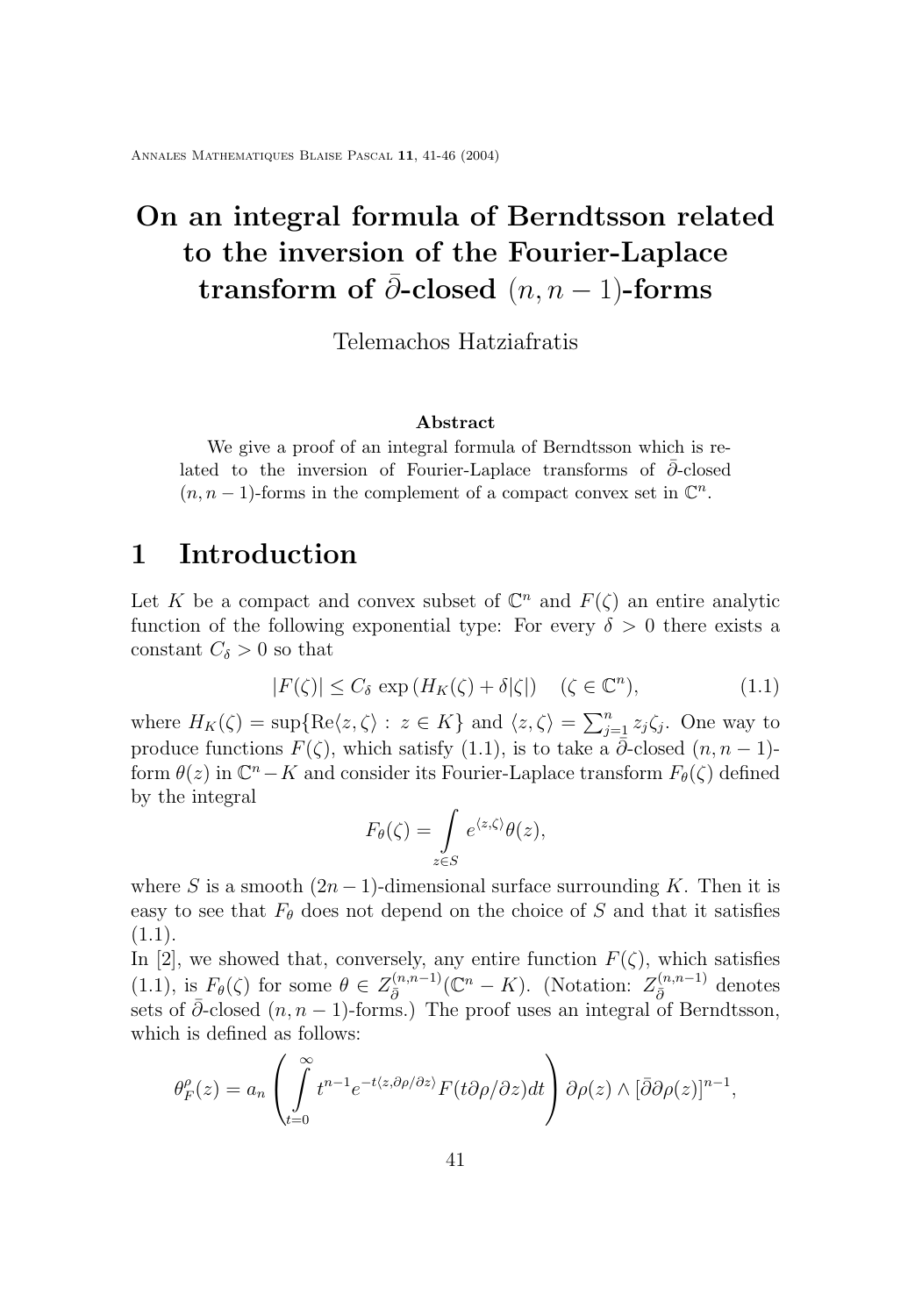#### Telemachos Hatziafratis

<span id="page-2-0"></span>for  $z \in \mathbb{C}^n - \{\rho \leq 1\},\$ 

where  $\partial \rho/\partial z = (\partial \rho/\partial z_1, ..., \partial \rho/\partial z_n)$  and  $a_n = 1/[(n-1)!(2\pi i)^n]$ . Here we assume that  $0 \in K$  and that the function  $\rho$  is chosen to be convex, positively homogeneous (i.e.,  $\rho(sz) = s\rho(z)$  for  $s > 0$ ) and such that  $\{\rho < 1\}$  is a strictly convex neighborhood of  $K$ .  $((1.1)$  $((1.1)$  is needed for the convergence of the above integral.)

Then Berndtsson proved (in [\[1\]](#page-6-0)) that if the entire function  $F(\zeta)$  satisfies [\(1.1\)](#page-1-0) then

$$
\int_{\{\rho(z)=1\}} e^{\langle z,\zeta\rangle} \theta_F^{\rho}(z) = F(\zeta), \quad \text{for } \zeta \in \mathbb{C}^n. \tag{1.2}
$$

The proof given in [\[1\]](#page-6-0) was based on an integral formula with weights and a change of variables, using some facts from convex analysis concerning the polar set of the convex set  $\{\rho \leq 1\}.$ 

In this note we will give a proof of  $(1.2)$  by a direct computation of the integral which is based on the following observations: First, the differential form  $\theta^{\rho}_F$  $F_F^{\rho}(z)$  is  $\bar{\partial}$ -closed in the set  $\mathbb{C}^n - \{\rho \leq 1\}$  (see [\[2,](#page-6-0) Lemma 1]) and therefore

$$
\int_{\{\rho(z)=1\}} e^{\langle z,\zeta\rangle} \theta_F^{\rho}(z) = \int_{\{|z|=R\}} e^{\langle z,\zeta\rangle} \theta_F^{\rho}(z)
$$
\n(1.3)

when the sphere  $\{|z|=R\}$  surrounds the compact set  $\{\rho \leq 1\}$ , and second, if we expand the entire function  $F(\zeta)$  in power series

$$
F(\zeta) = \sum_{k_1, ..., k_n \ge 0} c_{k_1, ..., k_n} \zeta_1^{k_1} ... \zeta_n^{k_n}
$$

and we if we substitute this expansion in the integral which defines  $\theta_{\mu}^{\rho}$  $P_F^{\rho}(z),$ then we may interchange the order of summation and integration, provided that  $R$  is sufficiently large.

After this interchange we see that  $\theta_{\mu}^{\rho}$  $P_F^{\rho}(z)$  is a combination of terms of the form

$$
a_n \left( \int_{t=0}^{\infty} t^{n+k_1+\dots+k_n-1} e^{-t \langle z, \partial \rho/\partial z \rangle} dt \right) \times \left( \frac{\partial \rho}{\partial z_1} \right)^{k_1} \dots \left( \frac{\partial \rho}{\partial z_n} \right)^{k_n} \partial \rho(z) \wedge [\bar{\partial} \partial \rho(z)]^{n-1}.
$$
 (1.4)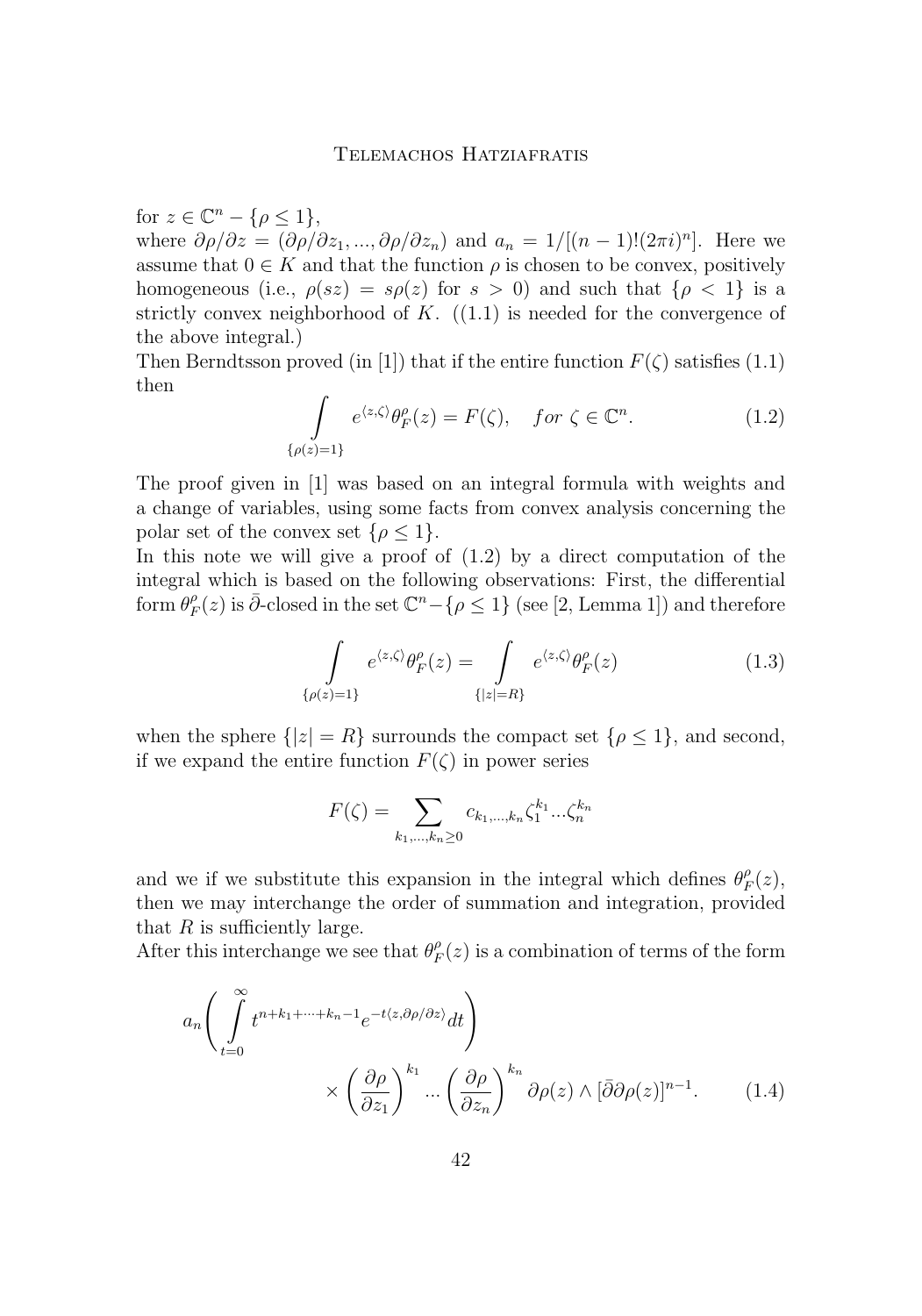<span id="page-3-0"></span>Since 
$$
\int_{t=0}^{\infty} t^N e^{-t\sigma} dt = \frac{N!}{\sigma^{N+1}}
$$
 (for  $\text{Re}\sigma > 0$ ), we see that  

$$
\int_{t=0}^{\infty} t^{n+k_1+\dots+k_n-1} e^{-t\langle z, \partial \rho/\partial z \rangle} dt = \frac{(n+k_1+\dots+k_n-1)!}{\langle z, \partial \rho/\partial z \rangle^{n+k_1+\dots+k_n}}
$$

It follows that [\(1.4\)](#page-2-0) is the following derivative of the Cauchy-Fantappiè kernel:

$$
(n-1)!a_n \frac{\partial^{k_1+\dots+k_n}}{\partial w_1^{k_1}...\partial w_n^{k_n}}\bigg|_{w=0} \left(\frac{\partial \rho(z) \wedge [\bar{\partial}\partial\rho(z)]^{n-1}}{\langle z-w, \partial\rho/\partial z\rangle^n}\right). \tag{1.5}
$$

.

Now recall the Cauchy-Fantappiè formula: For entire functions  $f$ ,

$$
\frac{1}{(2\pi i)^n} \int\limits_{\{|z|=R\}} f(z) \frac{\partial \rho(z) \wedge [\bar{\partial} \partial \rho(z)]^{n-1}}{\langle z-w, \partial \rho/\partial z \rangle^n} = f(w) \quad (|w| < R).
$$

Differentiating both sides of this equation with respect to  $w$ , we obtain that

$$
\int_{\{|z|=R\}} f(z)\mathfrak{F}^{\rho}_{k_1,\dots,k_n}(z) = \frac{\partial^{k_1+\dots+k_n} f}{\partial w_1^{k_1}...\partial w_n^{k_n}}(0),\tag{1.6}
$$

where  $\mathfrak{F}^{\rho}_k$  $_{k_1,...,k_n}^{\rho}(z)$  is the kernel (1.5) (which, as we pointed out, is equal to  $(1.4)$ .

These observations lead to a proof of the following theorem.

**Theorem 1.1:** If the entire function  $F(\zeta) = \sum c_k \zeta^k$  satisfies [\(1.1\)](#page-1-0) then

$$
\int_{\{\rho(z)=1\}} f(z)\theta_F^{\rho}(z) = \sum_{k_1,\dots,k_n} c_{k_1,\dots,k_n} \frac{\partial^{k_1+\dots+k_n} f}{\partial w_1^{k_1}...\partial w_n^{k_n}}(0), \text{ for every entire function } f.
$$
\n(1.7)

Notice that [\(1.2\)](#page-2-0) is the formula (1.7) when  $f(z) = e^{\langle z, \zeta \rangle}$ . Since the set of the functions  $e^{\langle z,\zeta\rangle}, \zeta \in \mathbb{C}^n$ , is dense in the space of entire functions (with the topology of uniform convergence on compact sets), [\(1.2\)](#page-2-0) is actually equivalent to (1.7).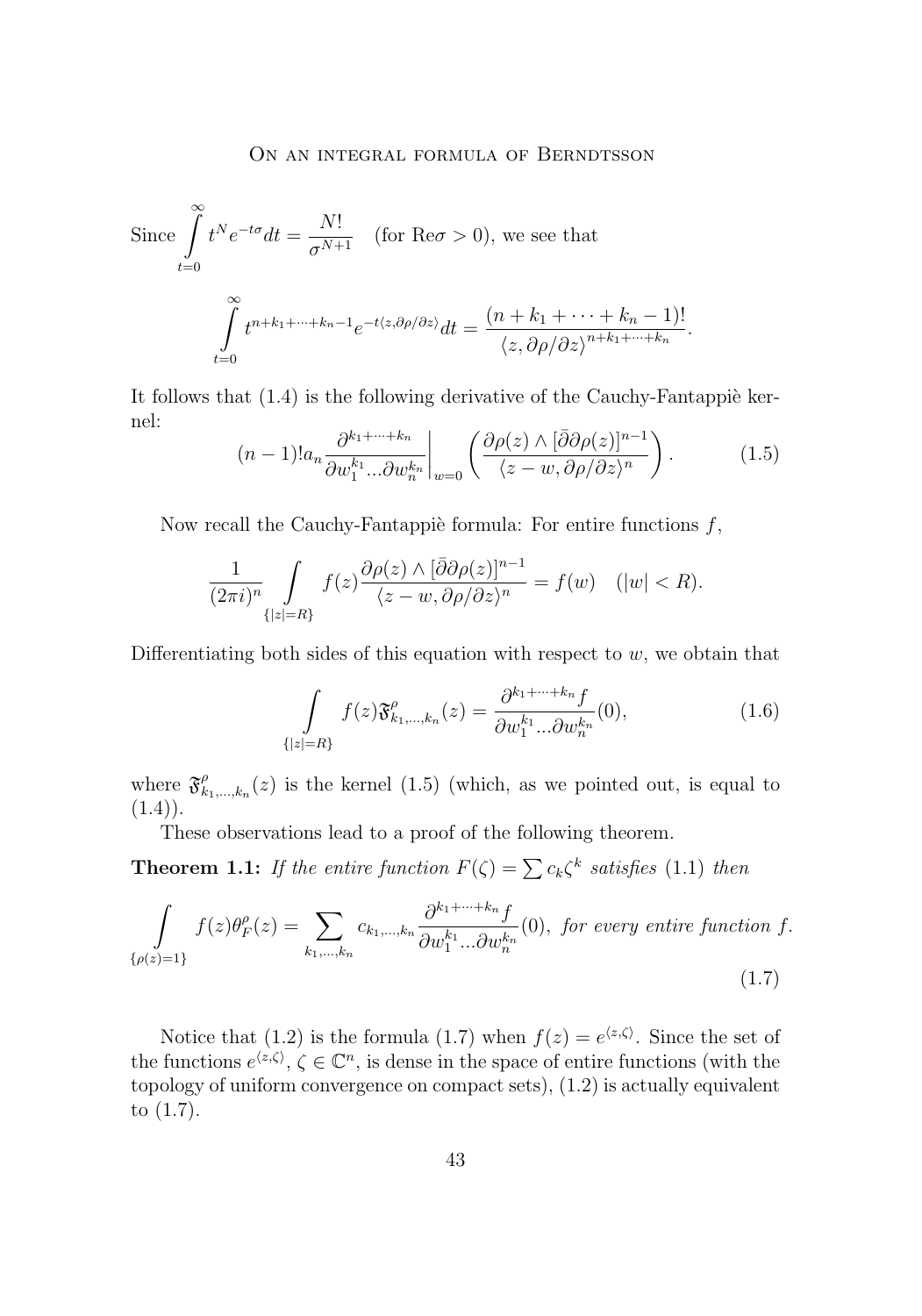#### TELEMACHOS HATZIAFRATIS

### <span id="page-4-0"></span>**2 The proof of the Theorem**

First [\(1.1\)](#page-1-0) guarantees the convergence of the integral which defines  $\theta_F^{\rho}$  $P_F^{\rho}(z)$ , for  $\rho(z) \geq 1$  (see [\[2,](#page-6-0) p.910]) and, as we pointed out before,  $\theta_F^{\rho} \in Z_{\bar{g}}^{(n,n-1)}(\mathbb{C}^n \{\rho \leq 1\}$ ). Therefore, by Stokes's theorem, the integral  $\int_{\{\rho=1\}} f \theta_F^{\rho}$  is equal to

$$
a_n \int_{\{|z|=R\}} f(z) \int_{t=0}^{\infty} t^{n-1} e^{-t\langle z, \partial \rho/\partial z \rangle} \sum_{k_1, \dots, k_n} c_{k_1, \dots, k_n} t^{k_1 + \dots + k_n}
$$

$$
\times \left(\frac{\partial \rho}{\partial z_1}\right)^{k_1} \dots \left(\frac{\partial \rho}{\partial z_n}\right)^{k_n} dt \, \partial \rho(z) \wedge [\bar{\partial} \partial \rho(z)]^{n-1}.\tag{2.1}
$$

We want to show that we may interchange the order of integration and summation in  $(2.1)$ , provided that R is sufficiently large. By Lebesque's dominated convergence theorem, it suffices to choose  $R$  so that

$$
\sum_{k_1,\dots,k_n} |c_{k_1,\dots,k_n}| \int\limits_{\{|z|=R\}} \int\limits_{t=0}^{\infty} \left| f(z)t^{n-1} e^{-t\langle z,\partial \rho/\partial z\rangle} t^{k_1+\dots+k_n} \right|
$$
\n
$$
\times \left(\frac{\partial \rho}{\partial z_1}\right)^{k_1} \dots \left(\frac{\partial \rho}{\partial z_n}\right)^{k_n} \left| dt \left|\partial \rho(z) \wedge [\bar{\partial}\partial \rho(z)]^{n-1} \right| < \infty. \tag{2.2}
$$

For this purpose, we will need an estimate for the coefficients  $c_k$ , which follows from [\(1.1\)](#page-1-0). First (1.1) implies that  $|F(\zeta)| \leq Ae^{B|\zeta|}$  for  $\zeta \in \mathbb{C}^n$ , where A and B are positive constants. Using this and Cauchy's formula in the polydisc, we see that the coefficients

$$
c_{k_1...k_n} = \frac{1}{k_1!...k_n!} \frac{\partial^{k_1+\dots+k_n} F}{\partial \zeta_1^{k_1}...\partial \zeta_n^{k_n}}(0)
$$

satisfy the inequality

$$
|c_{k_1...k_n}| \le A \frac{e^{B(r_1+\dots+r_n)}}{r_1^{k_1}...r_n^{k_n}}, \text{ for every } r_1,...,r_n > 0.
$$

Applying this with  $r_1 = k_1/B, ..., r_n = k_n/B$ , we obtain that

$$
|c_{k_1...k_n}| \le A \frac{(eB)^{k_1+\dots+k_n}}{k_1^{k_1}...k_n^{k_n}}, \quad \text{for every } k_1, ..., k_n.
$$
 (2.3)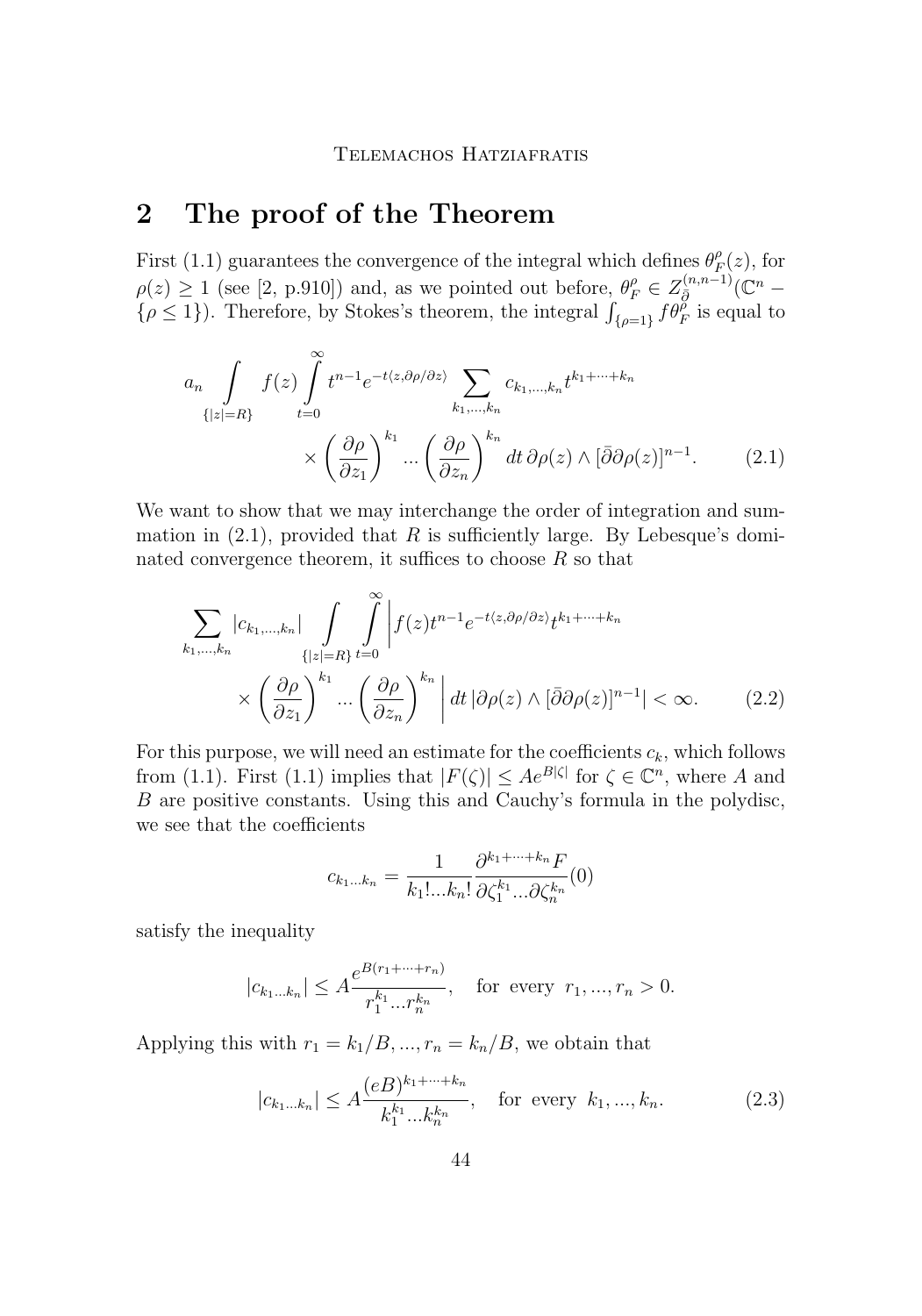#### ON AN INTEGRAL FORMULA OF BERNDTSSON

On the other hand  $(\partial \rho/\partial z_i)(sz) = (\partial \rho/\partial z_i)(z)$  for  $s > 0$ , and therefore

$$
\left|\frac{\partial \rho}{\partial z_j}(z)\right| \le \beta \stackrel{def}{=} \max\left\{ \left|\frac{\partial \rho}{\partial z_j}(\xi)\right| : |\xi| = 1, j = 1, ..., n \right\} \quad (z \ne 0).
$$

Also the function  $\gamma(z) \stackrel{def}{=} \text{Re}\langle z, \partial \rho/\partial z \rangle$  has the property  $\gamma(sz) = s\gamma(z)$  $(s > 0)$ , and therefore

 $\gamma(z) = |z|\gamma(z/|z|) \ge \epsilon |z|$  for  $z \ne 0$ , where  $\epsilon \stackrel{def}{=} \min{\gamma(\xi)} : |\xi| = 1$  > 0.

It follows that

$$
\int_{t=0}^{\infty} t^{n+k_1+\dots+k_n-1} |e^{-t\langle z,\partial \rho/\partial z\rangle}| dt = \frac{(n+k_1+\dots+k_n-1)!}{[\gamma(z)]^{n+k_1+\dots+k_n}}
$$

$$
\leq \frac{(n+k_1+\dots+k_n-1)!}{(\epsilon|z|)^{n+k_1+\dots+k_n}}.
$$

Thus

$$
\int_{\{|z|=R\}} \int_{t=0}^{\infty} \left| f(z)t^{n-1}e^{-t\langle z,\partial\rho/\partial z\rangle}t^{k_1+\cdots+k_n} \left(\frac{\partial\rho}{\partial z_1}\right)^{k_1} \cdots \left(\frac{\partial\rho}{\partial z_n}\right)^{k_n} \right| dt
$$
\n
$$
\times \left| \partial\rho(z) \wedge [\bar{\partial}\partial\rho(z)]^{n-1} \right|
$$
\n
$$
\leq \frac{(n+k_1+\cdots+k_n-1)!}{(\epsilon R)^{n+k_1+\cdots+k_n}} \beta^{k_1+\cdots+k_n} \int_{\{|z|=R\}} |f(z)||\partial\rho(z) \wedge [\bar{\partial}\partial\rho(z)]^{n-1} |.
$$

This inequality together with  $(2.3)$  imply that, in order to have  $(2.2)$ , it suffices to choose  $R$  so that

$$
\sum_{k_1,\dots,k_n} \frac{(n+k_1+\dots+k_n-1)!}{(\epsilon R)^{k_1+\dots+k_n}} \frac{(\beta \epsilon B)^{k_1+\dots+k_n}}{k_1^{k_1}\dots k_n^{k_n}} < \infty. \tag{2.4}
$$

But (2.4) holds, if  $R > n\beta eB/\epsilon$ , since

$$
\sum_{k_1,\dots,k_n} \frac{(k_1+\dots+k_n)!}{k_1! \dots k_n!} \,\tau_1^{k_1} \dots \tau_n^{k_n} = \frac{1}{1 - (\tau_1 + \dots + \tau_n)}
$$
\nfor

\n
$$
\tau_1 + \dots + \tau_n < 1, \, \tau_j > 0.
$$